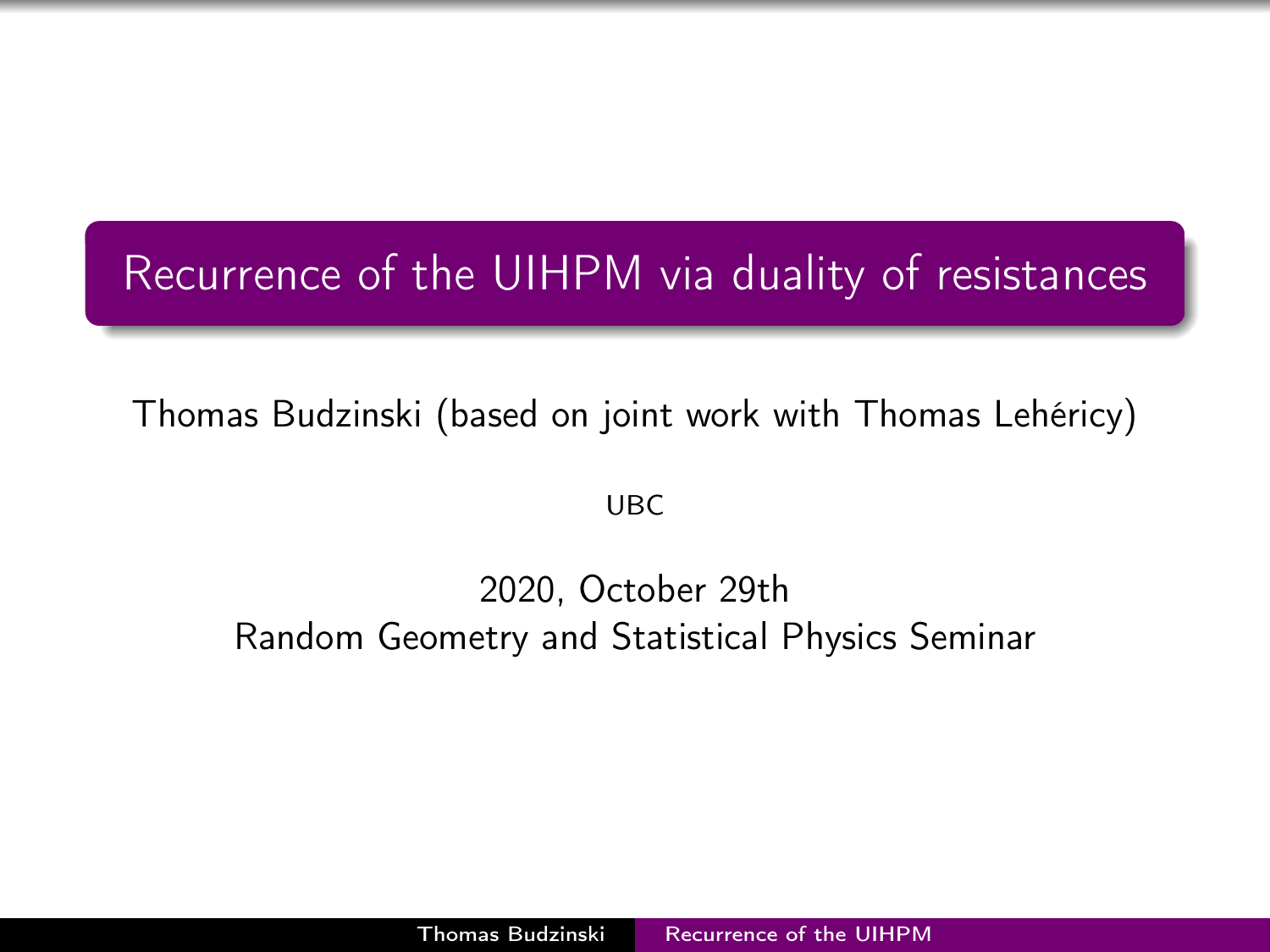#### Random planar maps

- A planar map is a gluing of polygons homeomorphic to the sphere (finite case) or to the plane (infinite case).
- We consider rooted maps (distinguished oriented edge).

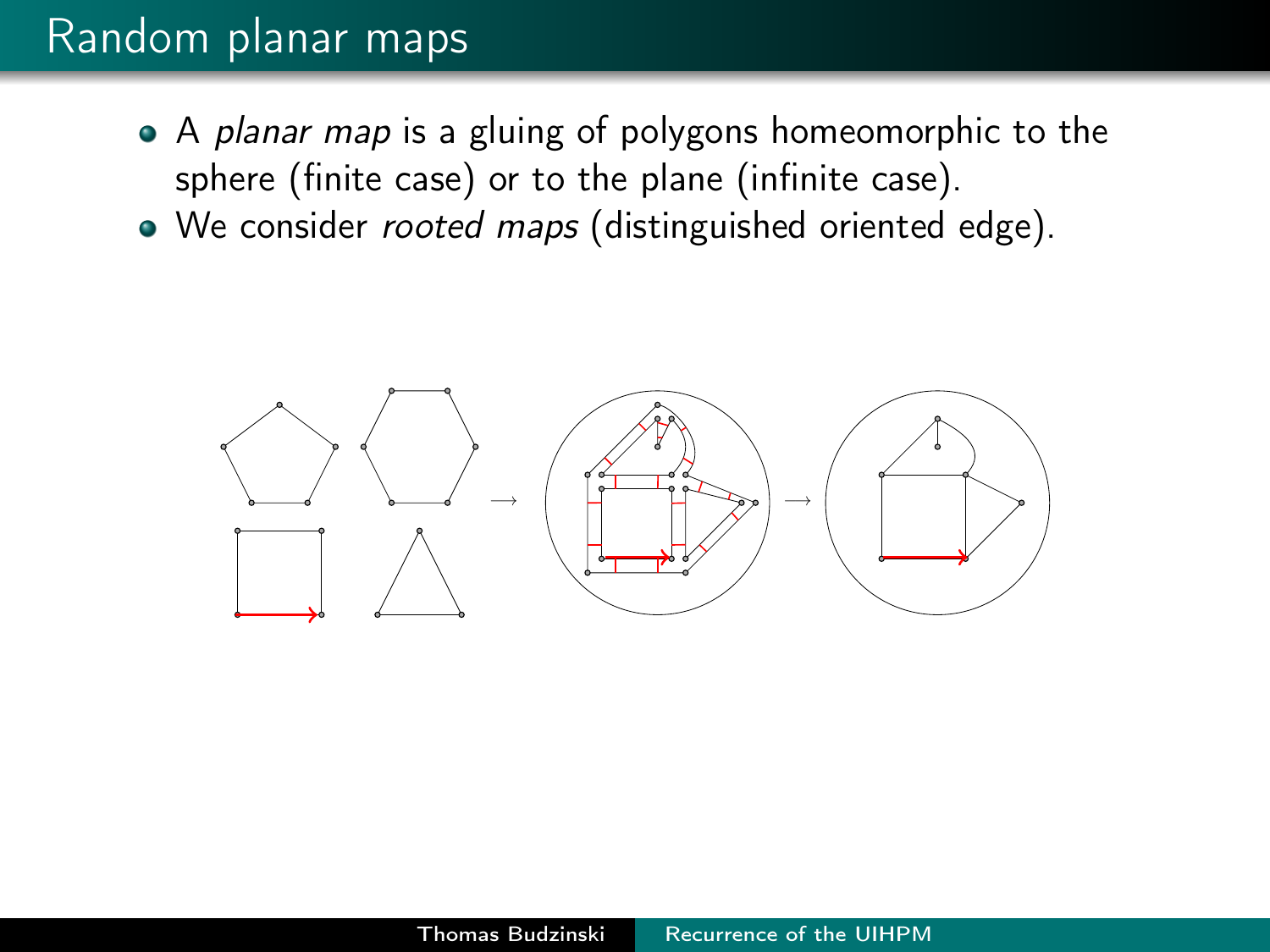## Local limits of uniform random maps

- Natural idea for probabilists: pick a random map uniformly at random among all maps of fixed finite size (in a certain class).
- Motivation: theoretical physics (two-dimensional quantum gravity).
- $\bullet$  To take the limit when the size goes to  $+\infty$ , local convergence: two maps are close if they have large isomorphic balls around the root.
- Limiting objects are infinite planar maps such as:
	- the UIPT for triangulations [Angel-Schramm 2003],
	- the UIPQ for quadrangulations [Krikun 2005],
	- the UIPM for general planar maps [Ménard–Nolin 2013].
- Metric properties are well understood:
	- Volume growth  $\approx r^4$  [Angel 2004]
	- **•** Scaling limit: Brownian plane *[Curien*–Le Gall 2014]
	- Links with Liouville Quantum Gravity [Miller–Sheffield 2015, 2016...]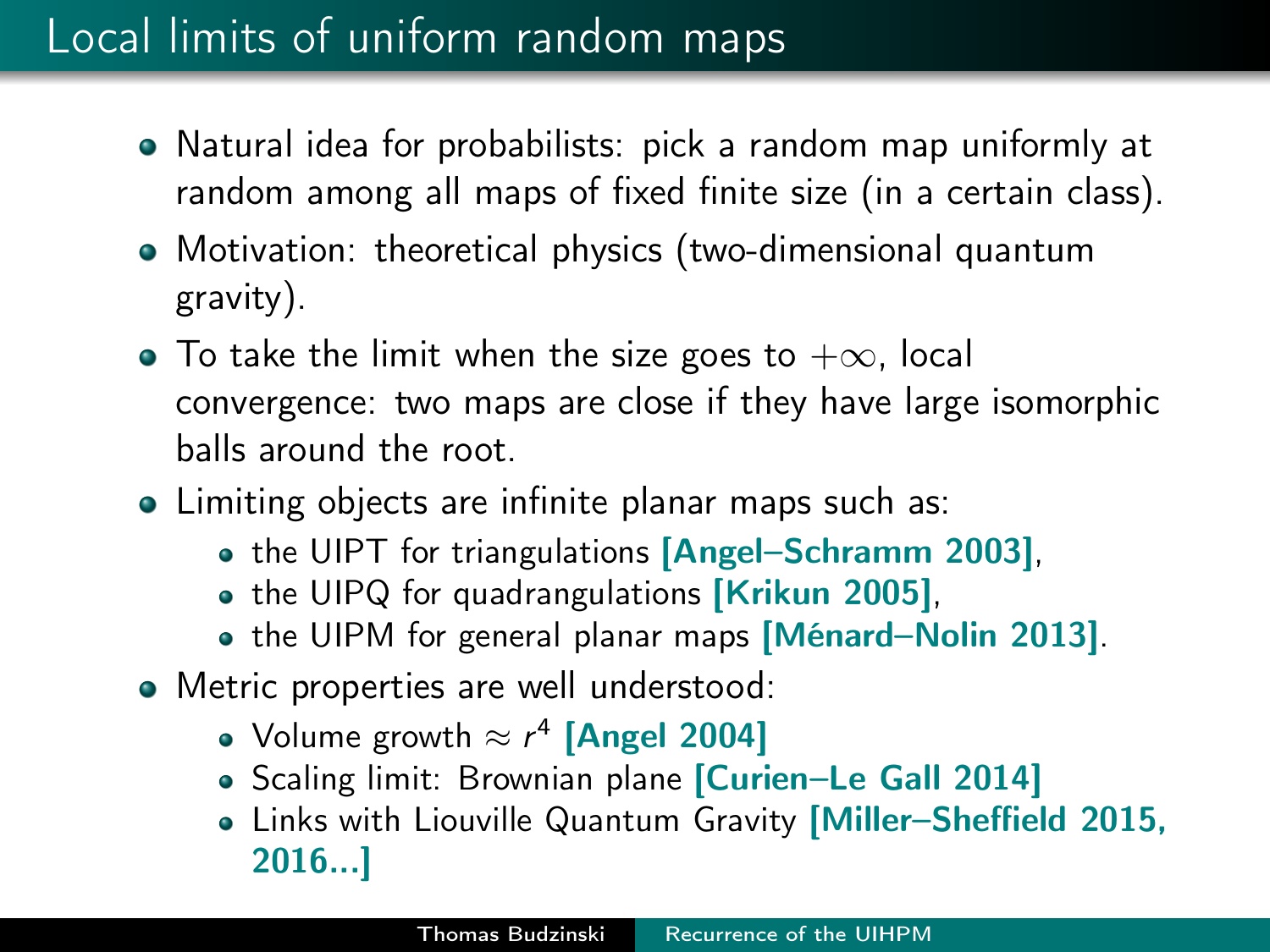## Simple random walk on infinite random maps

- Historically, the simple random walk on these models has been much harder to understand.
- **•** Recurrence of the SRW on a wide class of models [Gurel-Gurevich–Nachmias 2012, Lee 2017].
- Speed: the distance of the SRW at time *n* to the root is  $n^{1/4+o(1)}$  [Gwynne–Hutchcroft 2018].
- Bounds on the resistance between the root and the boundary of the ball of radius r:
	- At most polynomial in log r **[Gwynne–Miller 2017**],
	- Circle packing arguments for recurrence are expected to give lower bounds of order log log r,
	- Conjectured order of magnitude:  $log r$ .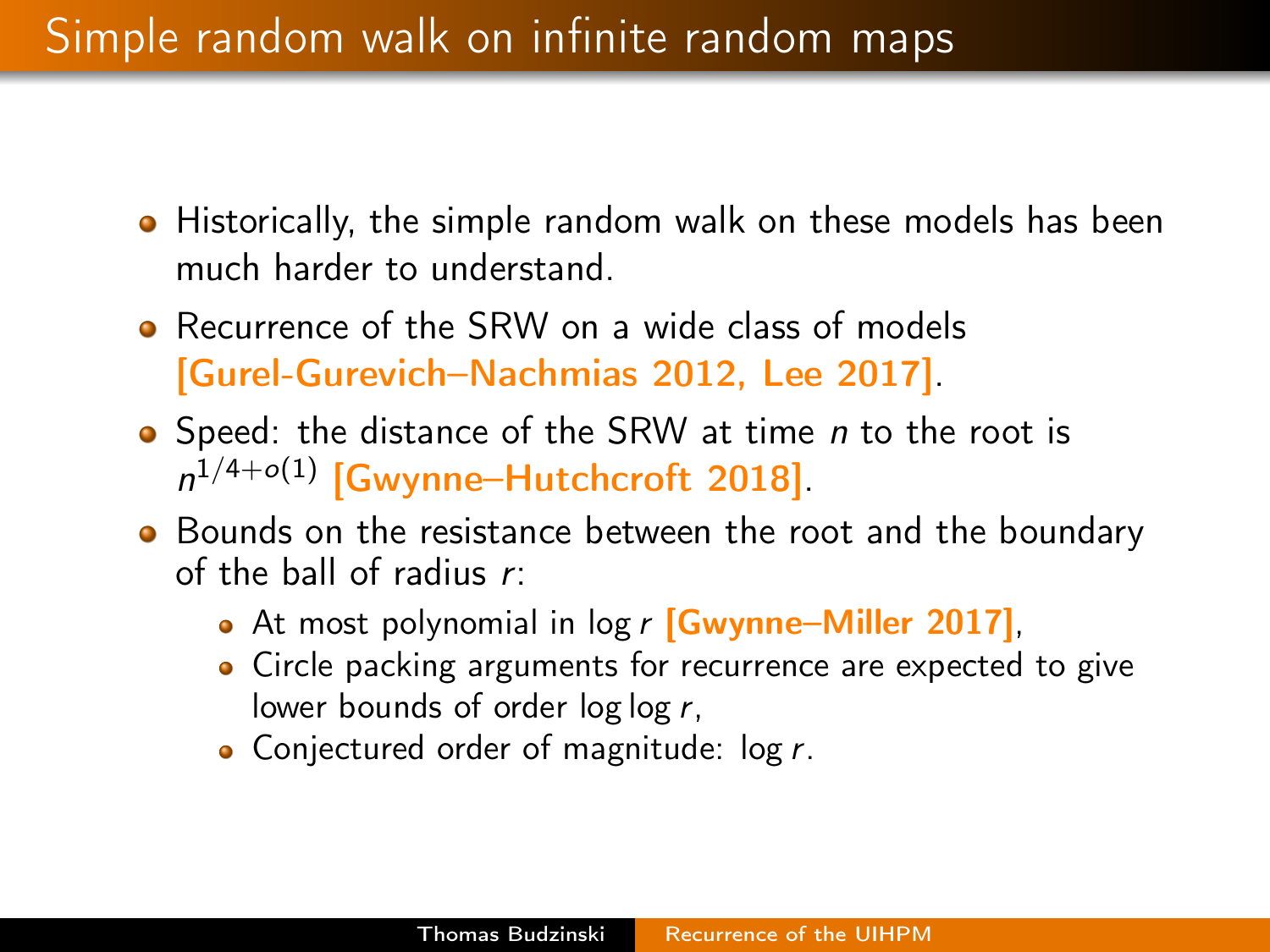#### Recurrence of half-plane models

- Half-plane models: models of infinite maps with an infinite (simple) boundary.
- Recurrence of the Uniform Infinite Half-Plane Triangulation [Angel–Ray 2016].
- UIHPM: similar model for general maps.

#### Theorem (B.–Lehéricy 2019)

The UIHPM  $M_{\infty}$  s a.s. recurrent. More precisely, there is a constant c such that a.s.:

$$
R_{M_{\infty}}\left(\rho\leftrightarrow\partial B_r(M_{\infty})\right)\geq c\log r
$$

for r large enough.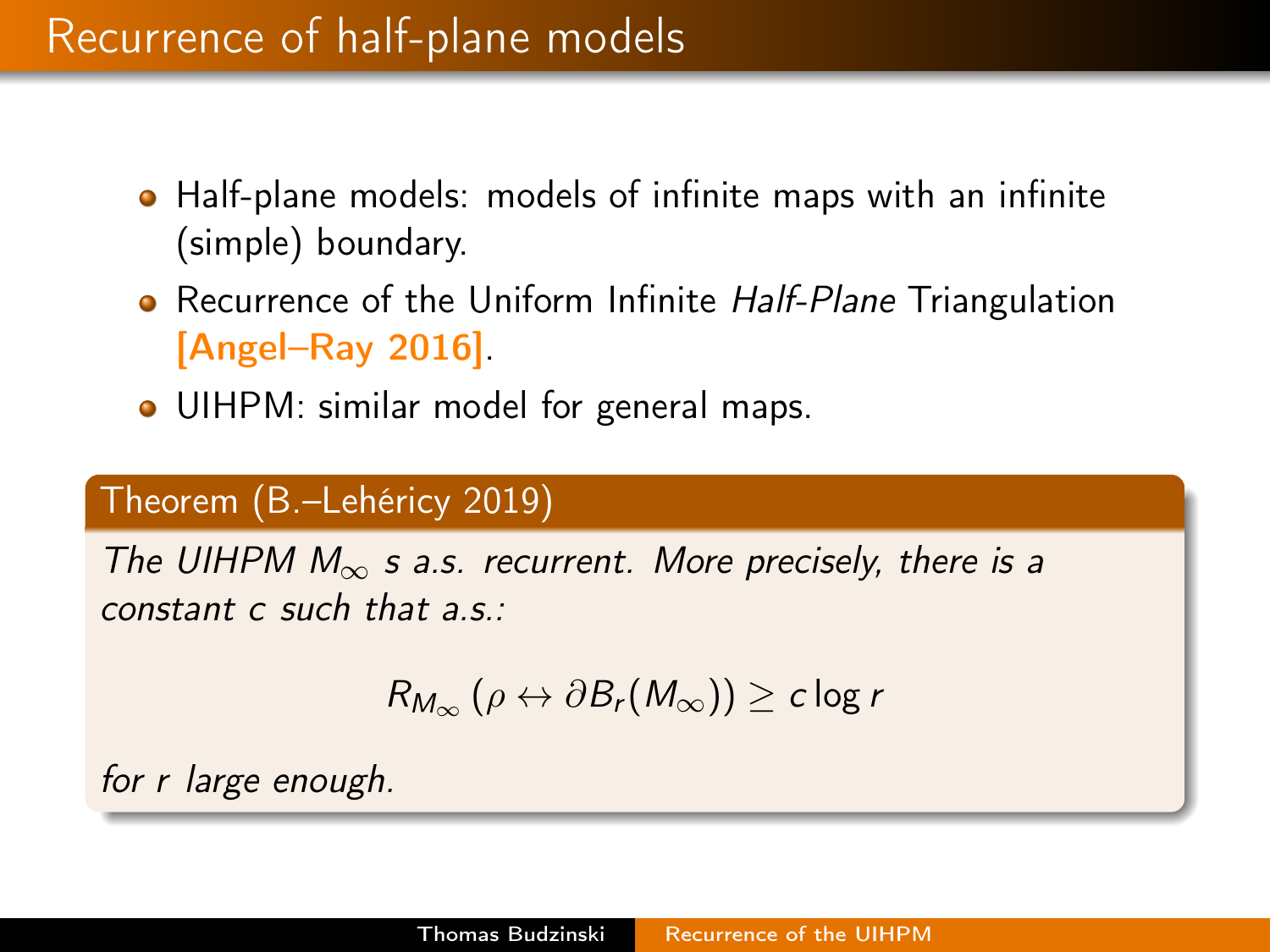First definition: local limit of critical Boltzmann maps with simple boundary. Let  $M_p$  be such that

$$
\mathbb{P}\left(M_{p}=m\right)=\frac{1}{Z_{p}}\left(\frac{1}{12}\right)^{\# \text{Edges}(m)}
$$

for all map m with a simple boundary of length p, rooted on the boundary. Then  $M_{\infty}$  is the local limit of  $M_{p}$  as  $p \rightarrow +\infty$ .

Second construction: from the Uniform Infinite Half-Plane Quadrangulation, using the Tutte bijection.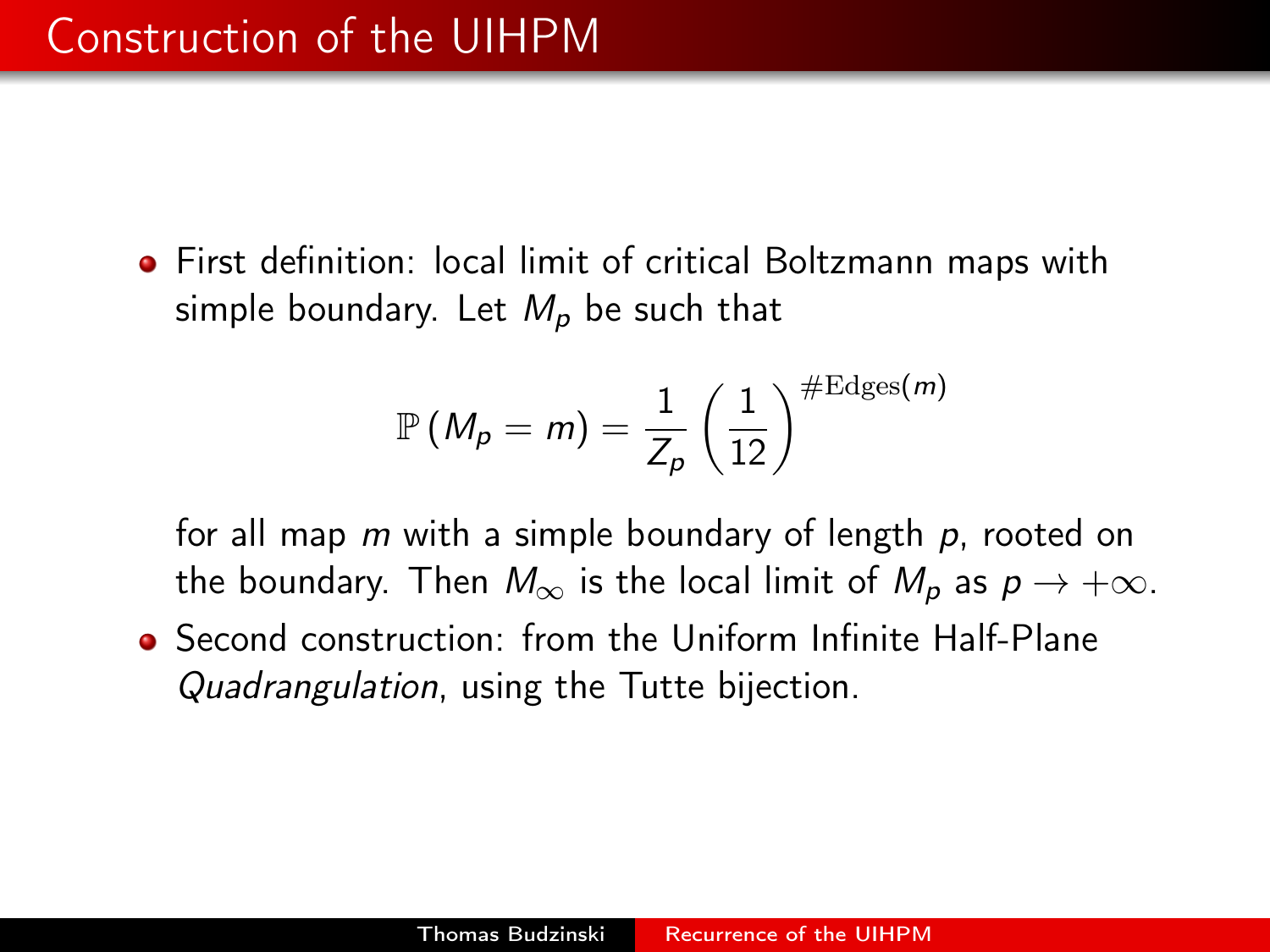## The Tutte bijection

Correspondence between quadrangulations and general maps:



- Start from the UIHPQ  $Q_{\infty}$  and apply the Tutte correspondence. There is a unique infinite 2-connected component, which has the distribution of  $M_{\infty}$ .
- The finite 2-connected components have negligible contribution to distances and to resistances, so we can work on Tutte( $Q_{\infty}$ ).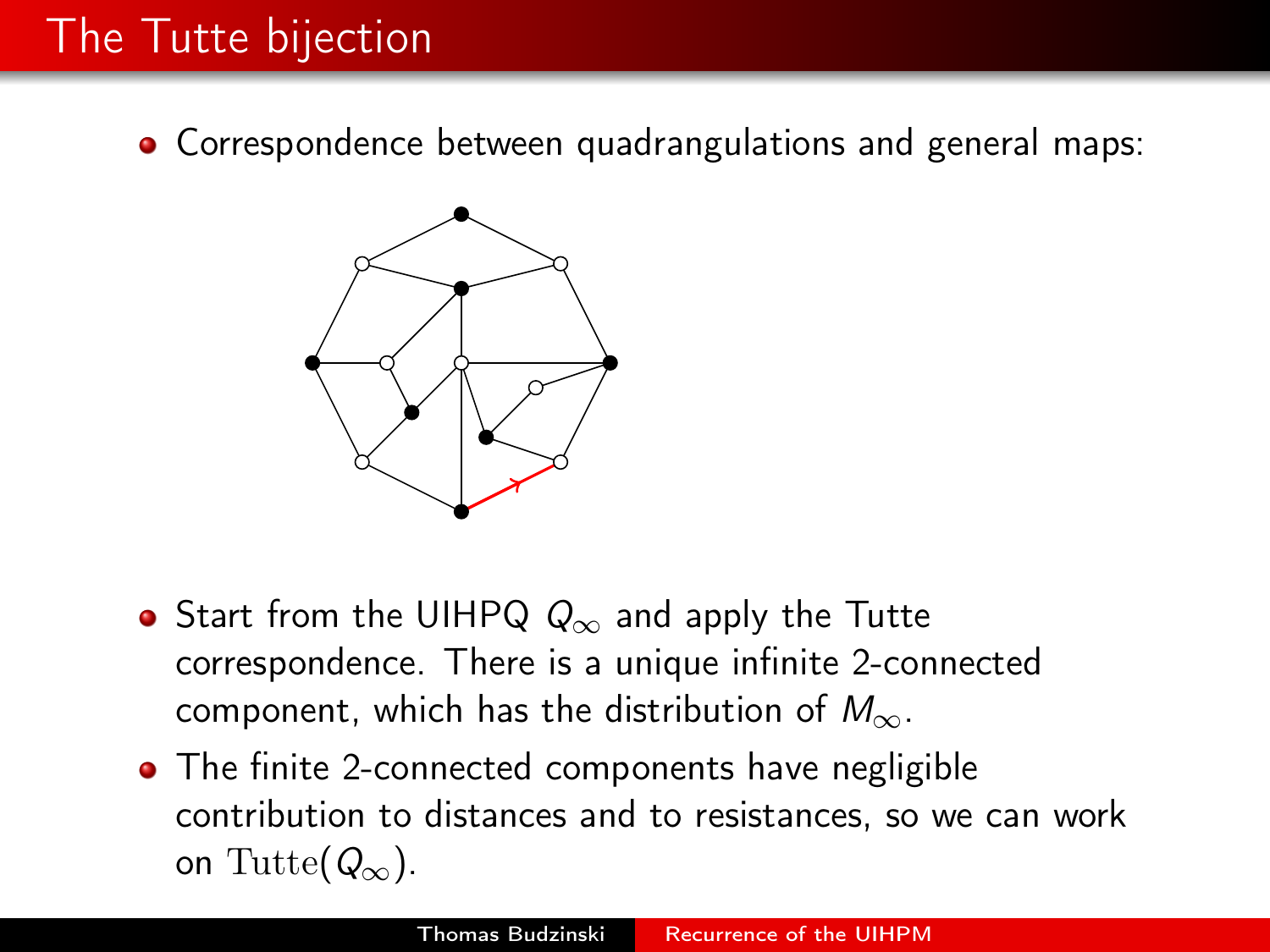## The Tutte bijection

Correspondence between quadrangulations and general maps:



- Start from the UIHPQ  $Q_{\infty}$  and apply the Tutte correspondence. There is a unique infinite 2-connected component, which has the distribution of  $M_{\infty}$ .
- The finite 2-connected components have negligible contribution to distances and to resistances, so we can work on Tutte( $Q_{\infty}$ ).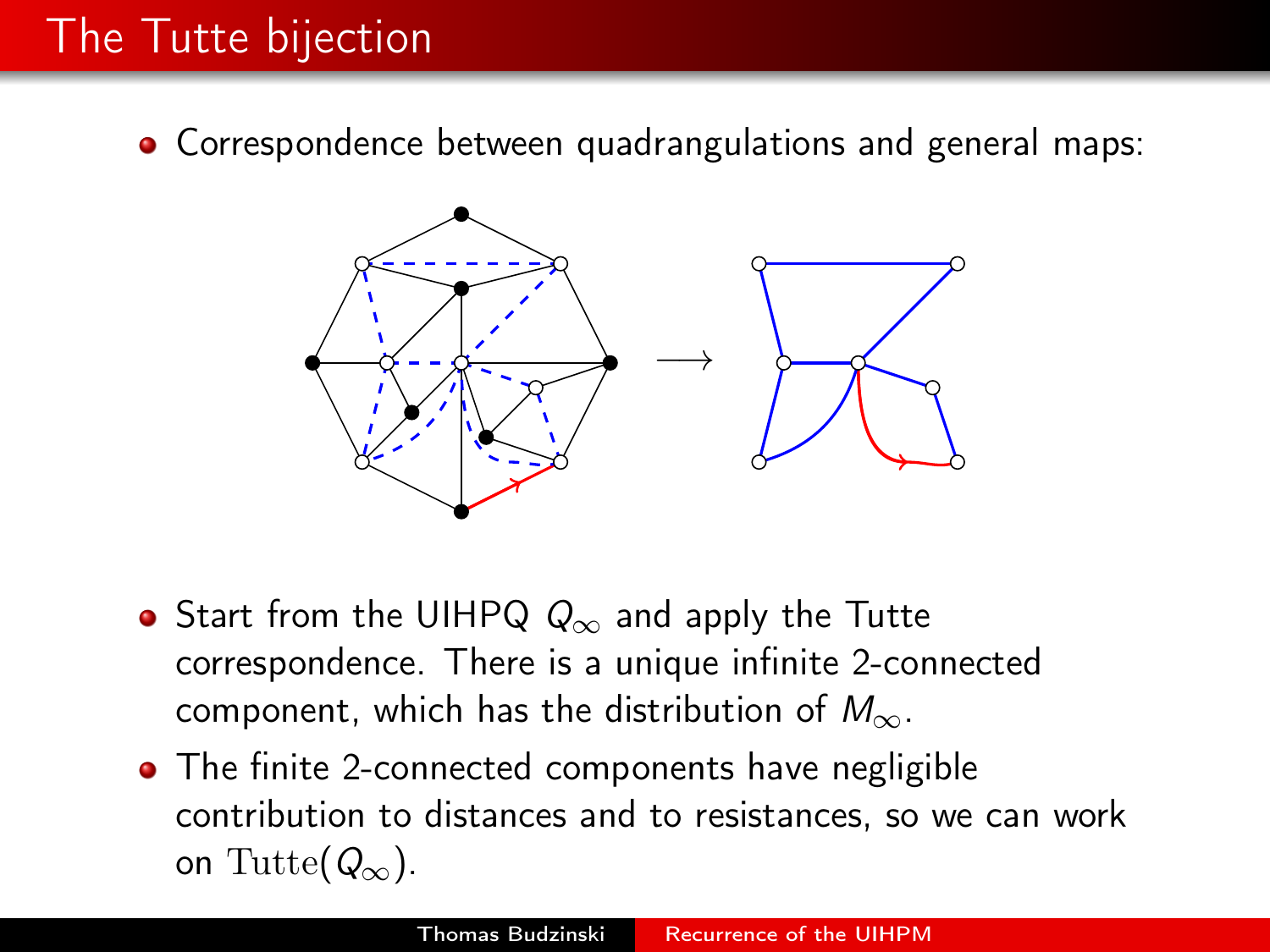- Central idea: use the self-duality of the model. We find a self-dual block in which the resistance is bounded from below with positive probability.
- Using peeling estimates in the UIHPQ, we build a logarithmic number of these self-dual blocks between the root and infinity.
- Similarities with RSW theory in percolation. Also used in the context of SRW on  $\mathbb{Z}^2$  with weights given by the exponential of a Gaussian Free Field [Biskup–Ding–Goswami 2016].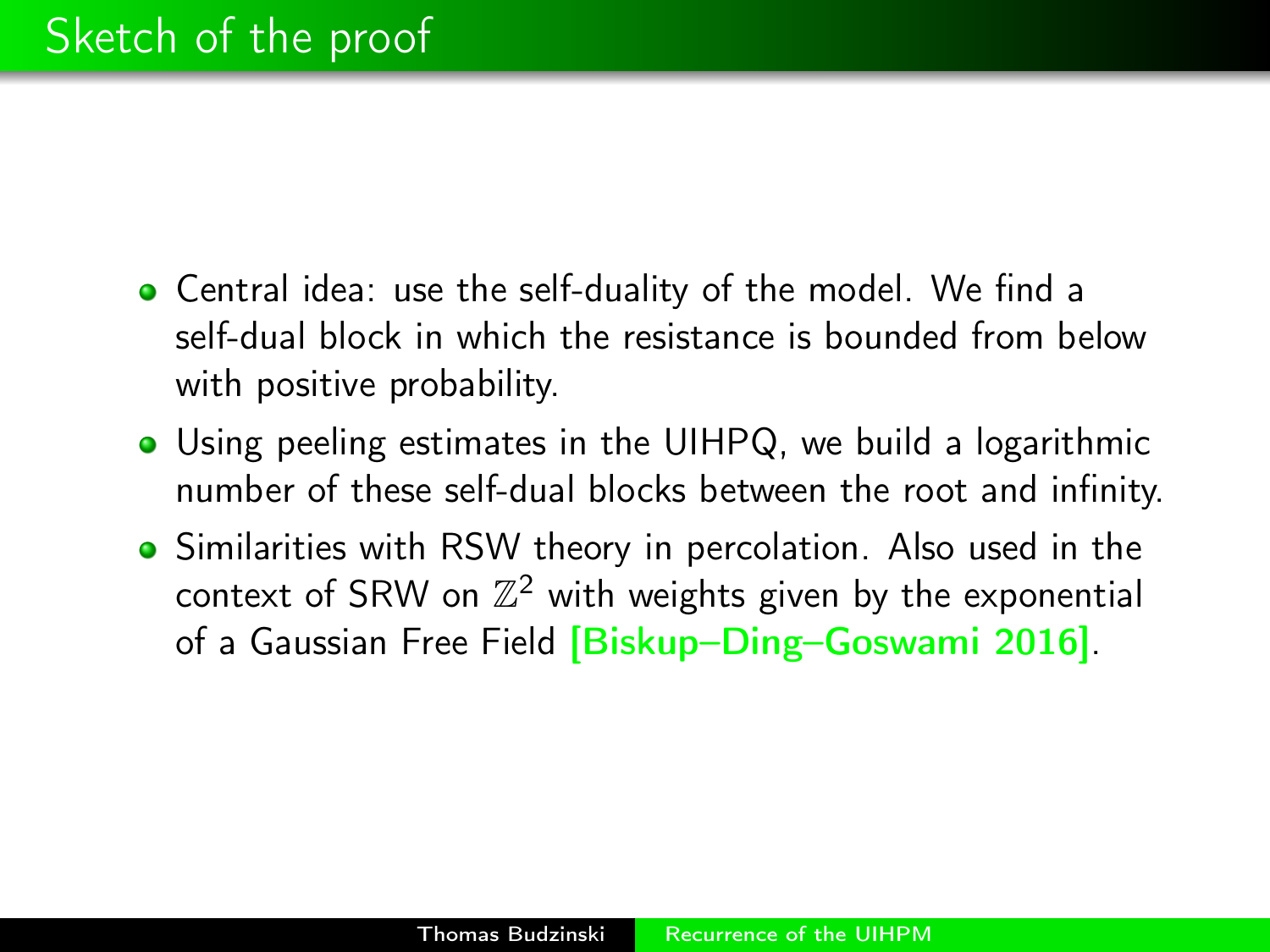# Spatial Markov property of the UIHPQ  $Q_{\infty}$

Spatial Markov property: the quadrilateral incident to the root edge has one of the following shapes:



- The probability of each case is known and, conditionally on the grey quadrilateral:
	- Finite regions are filled with critical Boltzmann quadrangulations.
	- $\bullet$  The infinite region has the law of  $Q_{\infty}$ .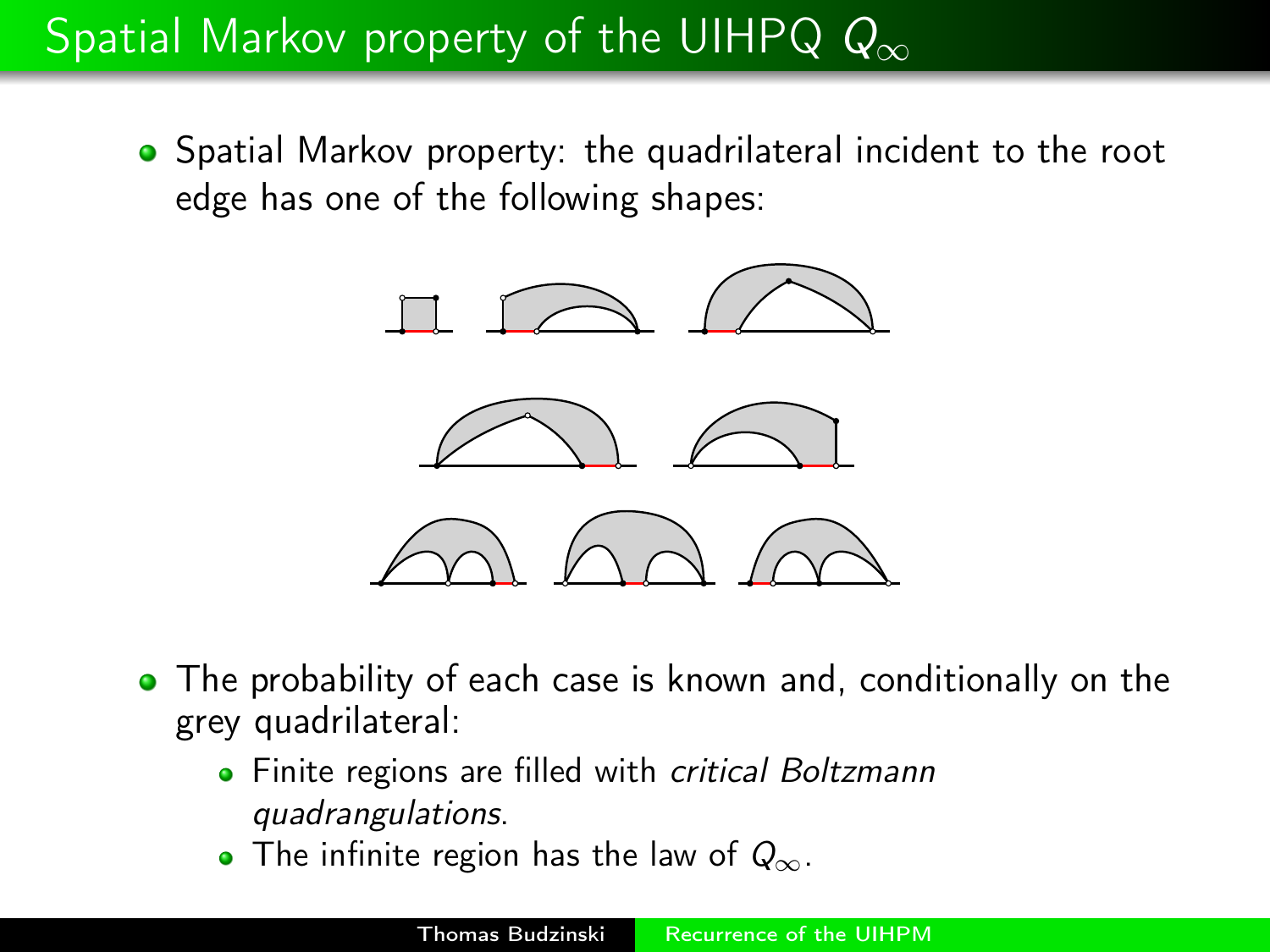# Peeling explorations of the UIHPQ  $Q_{\infty}$

• Consequence: we can explore  $Q_{\infty}$  almost face by face. Explored region after *n* steps:



- The boundary length variation  $X_n = |\partial_t \mathcal{E}_n(Q_\infty)| |\partial_b \mathcal{E}_n(Q_\infty)|$ is a random walk with explicitly known transitions.
- Scaling limit of  $(X_n)$ : stable Lévy process with index 3/2 and only negative jumps.
- Flexibility: at each step, we can choose the next boundary edge to explore (peeling algorithm).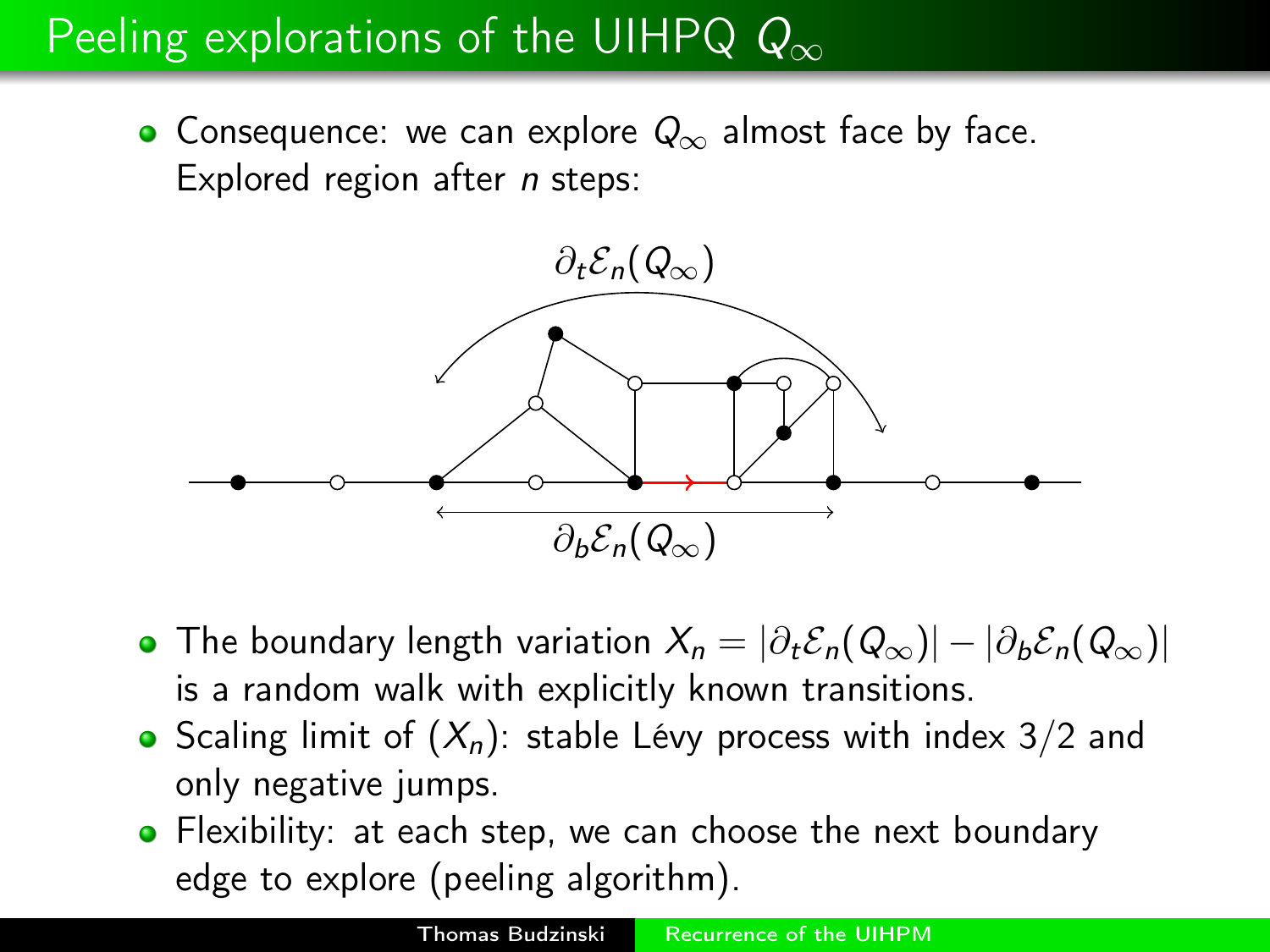#### Duality of resistances

• Let M be a planar map with two vertices  $a_1, a_3$  on the unbounded face. Let  $(M^*, a_2^*, a_4^*)$  be the dual map.



• Then 
$$
R_{M^*}(a_2^* \leftrightarrow a_4^*) = (R_M(a_1 \leftrightarrow a_3))^{-1}
$$
.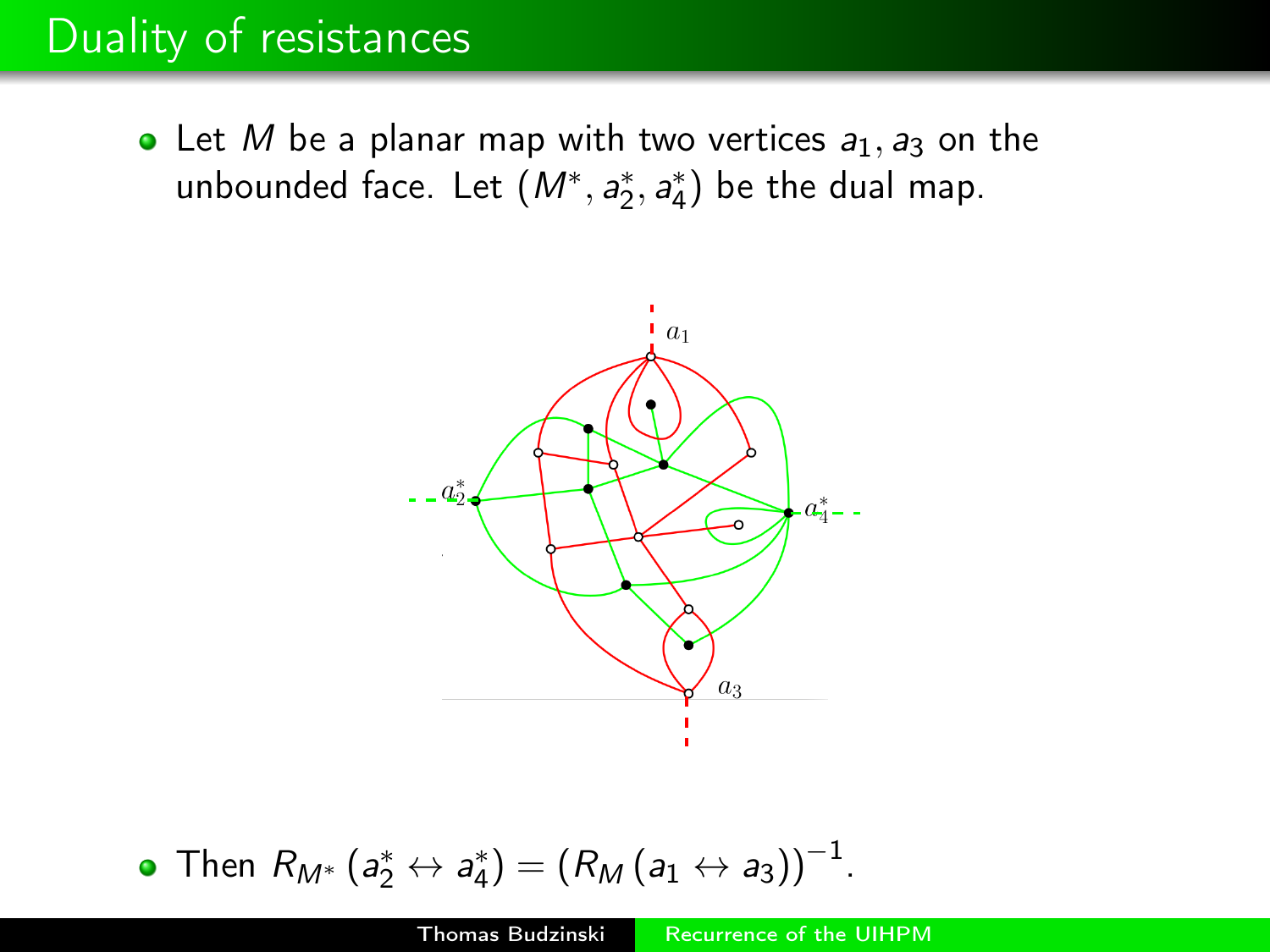#### Boltzmann quadrangulations and a self-dual block

- Consider  $Q_p$  critical Boltzmann quadrangulation of the 2p-gon, i.e.  $\mathbb{P}\left(Q_p = q\right) = \frac{1}{Z_p} \left(\frac{1}{12}\right)^{\#\text{Faces}(q)}$ .
- Split the boundary into 4 parts  $A_1$ ,  $A_2^*$ ,  $A_3$ ,  $A_4^*$ .
- Let  $M_p$  (resp.  $M_p^*$ ) be the map obtained by the Tutte bijection on white (resp. black) vertices.

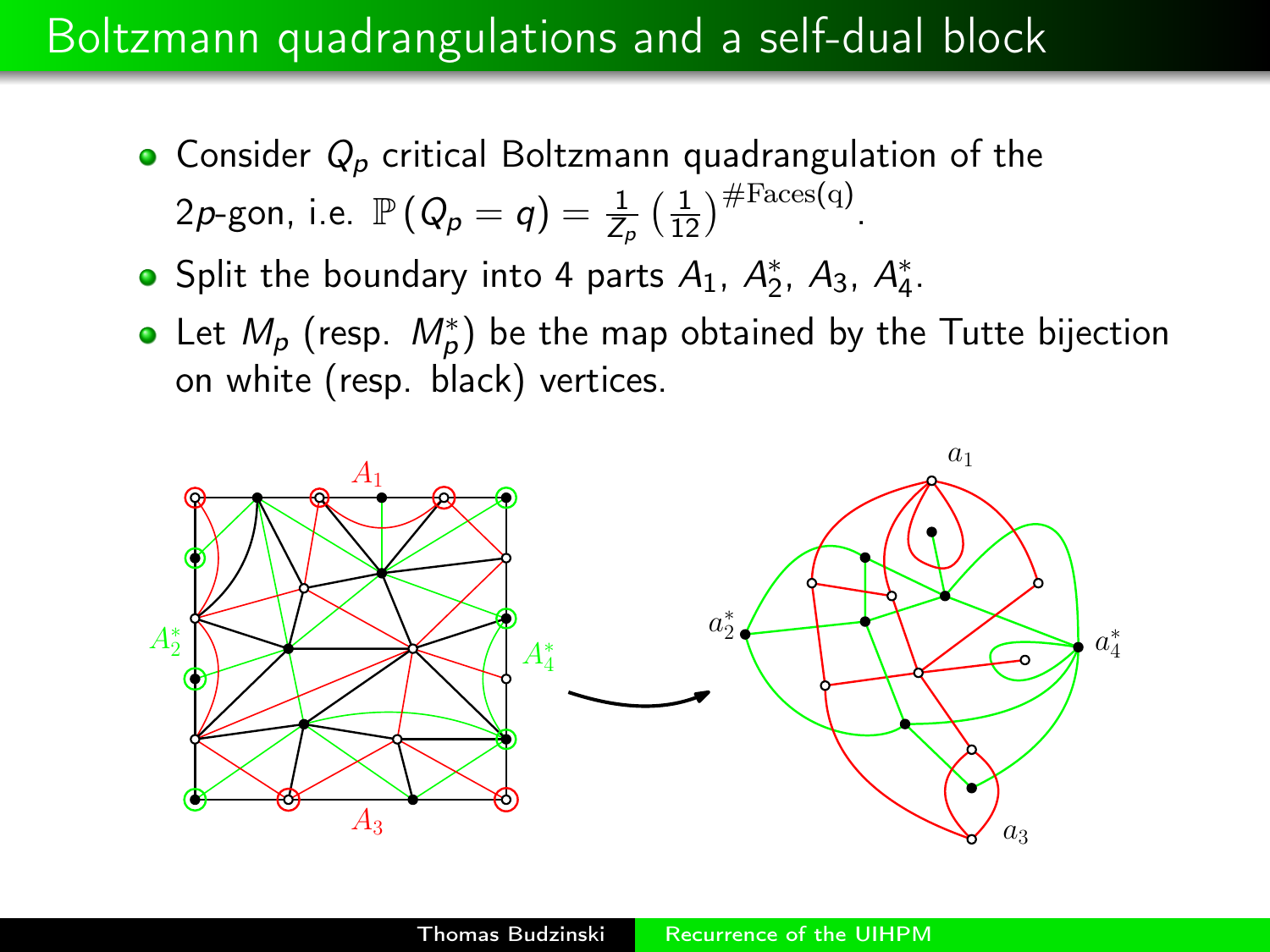#### Boltzmann quadrangulations and a self-dual block



- Then  $R_{M_p}\left(A_1\leftrightarrow A_3\right)=\left(R_{M_p^*}\left(A_2^*\leftrightarrow A_4^*\right)\right)^{-1}$ .
- Symmetry black/white: if  $|A_1|, |A_3| \leq |A_2^*|, |A_4^*|$ , then  $R_{M_p}\left(A_1 \leftrightarrow A_3\right)$  stochastically dominates  $R_{M_p^*}\left(A_2^* \leftrightarrow A_4^*\right)$ .  $\bullet$  Consequence: for all  $p$ ,

$$
\mathbb{P}\left(R_{M_p}\left(A_1\leftrightarrow A_3\right)\geq 1\right)\geq \frac{1}{2}.
$$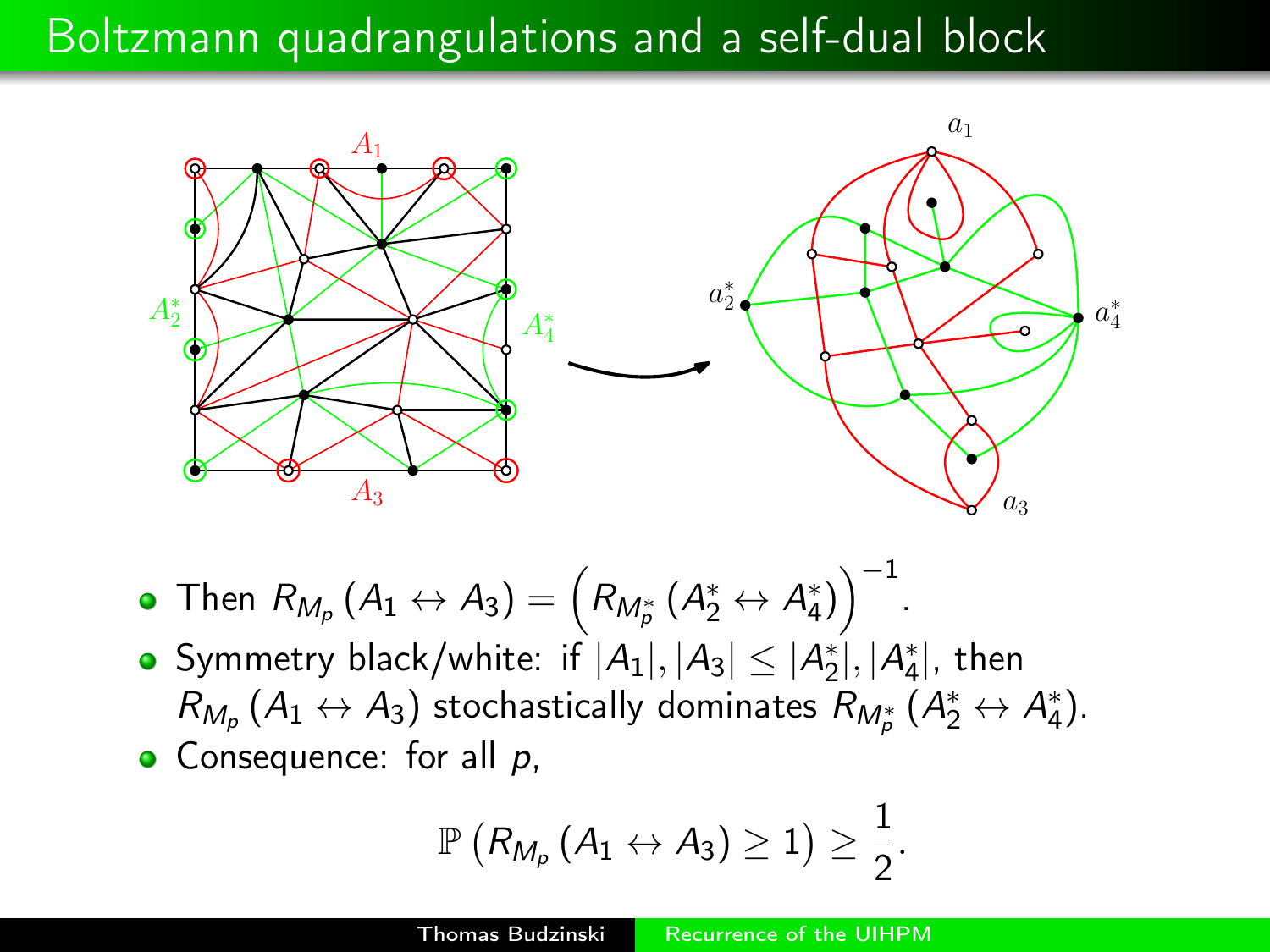- Fix a red segment of length  $L \geq 1$  on  $\partial Q_{\infty}$ . We want to build a self-dual Boltzmann block B which:
	- **•** separates the red segment from infinity,
	- has top and bottom boundaries smaller than the left and right boundaries.



- Explore  $Q_{\infty}$  with the following peeling algorithm: always peel the edge at distance 2L on the left of the red segment.
- **•** Stop the exploration at the time  $\tau$  where the boundary length process makes a jump  $\lt -L$ .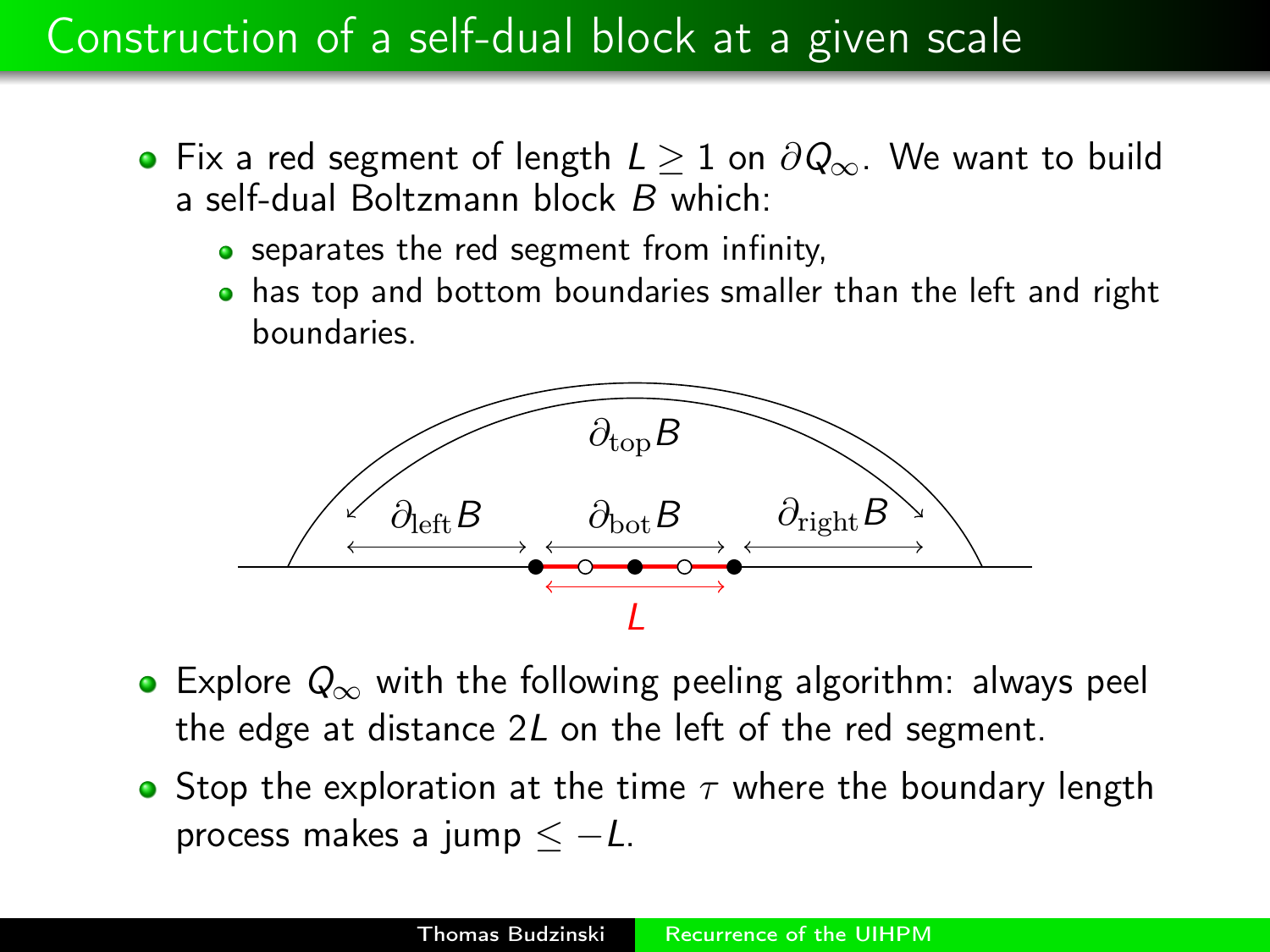- Stop the exploration at the time  $\tau$  where the boundary length process makes a jump  $\leq L$ .
- $\bullet$  In particular, if a point at distance  $\lt L$  to the red segment is hit, the exploration stops.

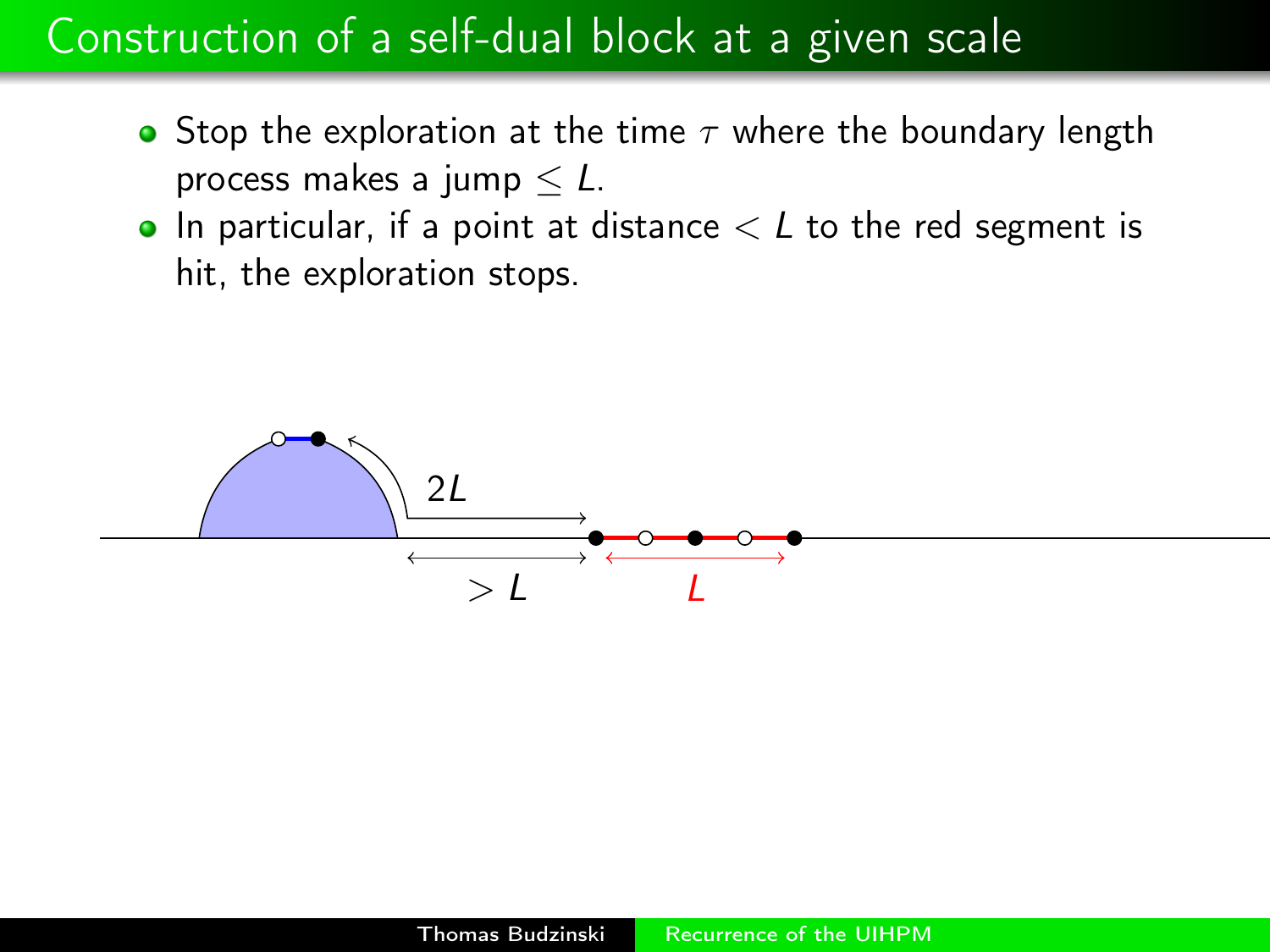- **•** Stop the exploration at the time  $\tau$  where the boundary length process makes a jump  $\leq L$ .
- $\bullet$  In particular, if a point at distance  $\lt L$  to the red segment is hit, the exploration stops.



- Assume the jump at time  $\tau$  is  $\lt -4L$  and is caused by swallowing a region  $B$  on the right of the peeled edge.
- Then the hole in green is filled by a Boltzmann quadrangulation with top and bottom boundaries  $\leq L$  and left, right boundaries  $\geq L$ .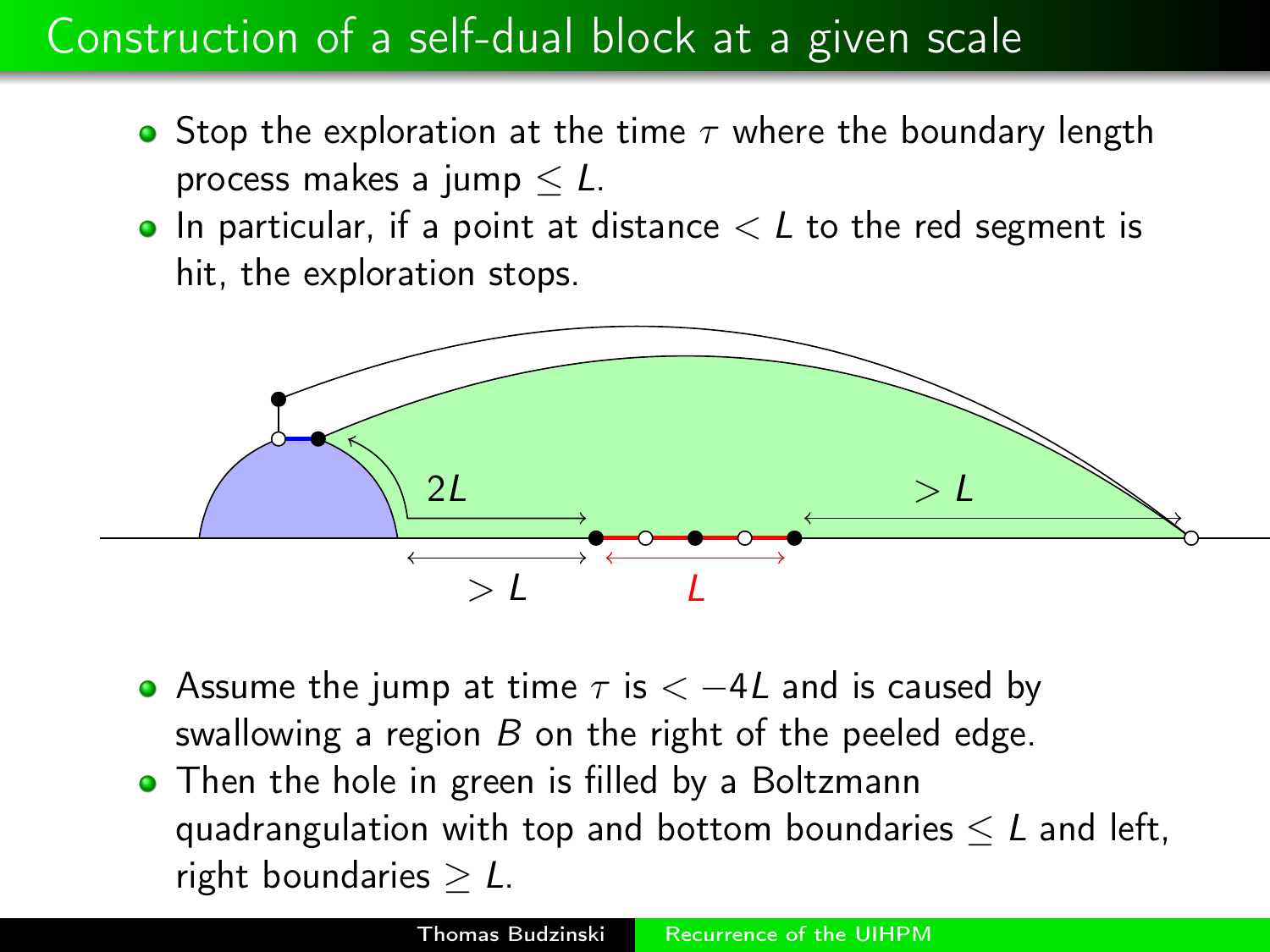

- P (the first jump  $<-L$  is  $<-4L$ )  $\rightarrow \delta > 0$  as  $L \rightarrow +\infty$ .
- So with probability  $\geq \frac{\delta}{2}$  $\frac{\delta}{2}$ , the green block has the right dimensions.
- Scaling limit results on the boundary length process:  $\mathbb{E}\left[\frac{L^2}{L}\right]$  $\frac{L'}{L}$  is bounded.
- Iterate this construction in the unexplored region, with  $L'$ playing the role of the new L.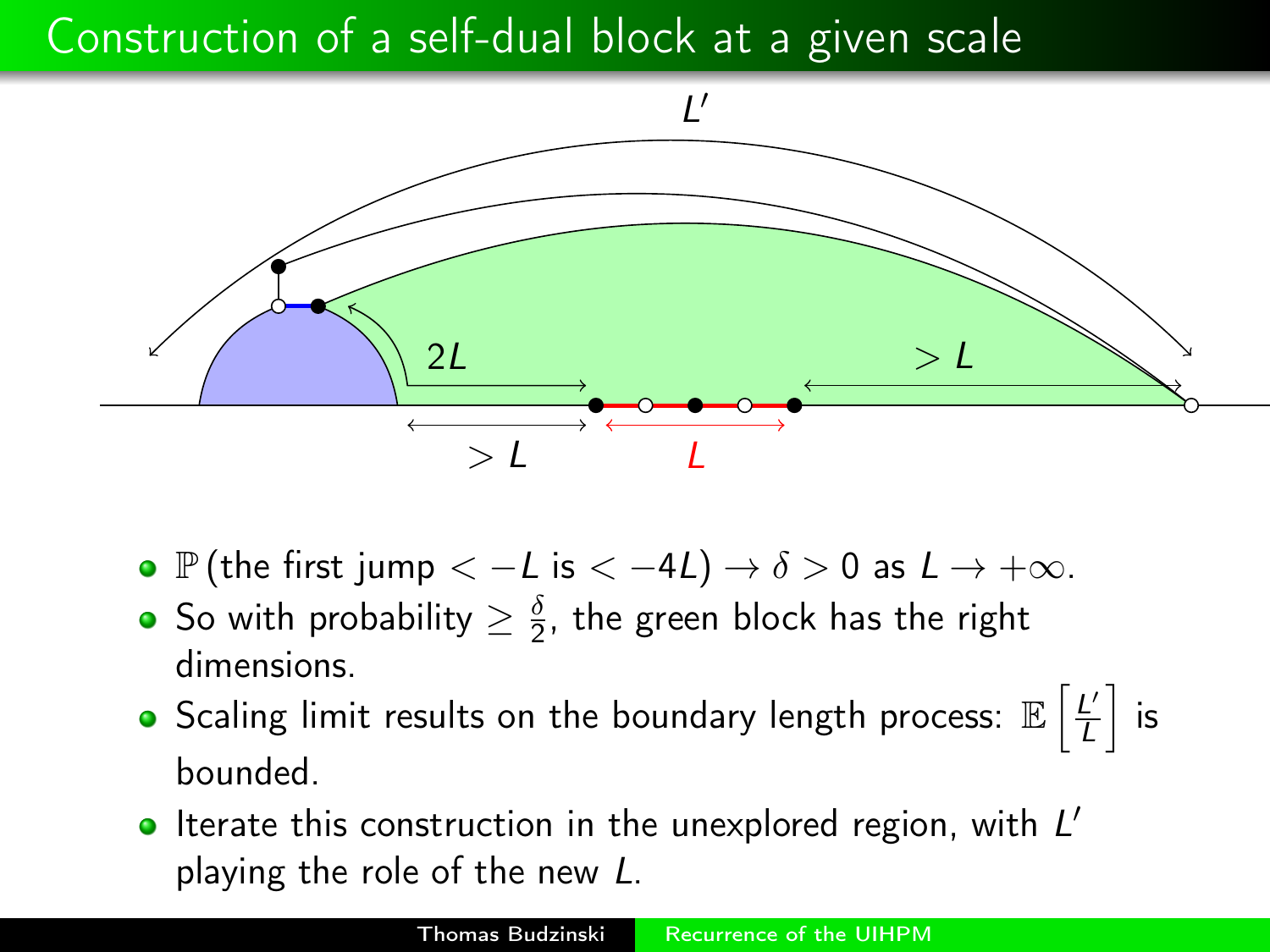$$
\overbrace{\qquad \qquad \qquad \qquad \rho}^{\mathcal{L}_1}
$$

- At each scale, conditionally on the previous ones, probability to have a "nice" green block  $\geq \frac{\delta}{2}$  $\frac{0}{2}$ , so the probability to have a resistance at least 1 is  $\geq \frac{\delta}{4}$  $\frac{0}{4}$ .
- Hence  $R\left(\rho\leftrightarrow n\text{-th blue region}\right)\geq\frac{\delta}{4}$  $rac{\delta}{4}n$
- On the other hand  $\mathbb{E}[L_n] \leq e^{cn}$ , so the segment of length  $L_n$  is at exponential distance from  $\rho$ .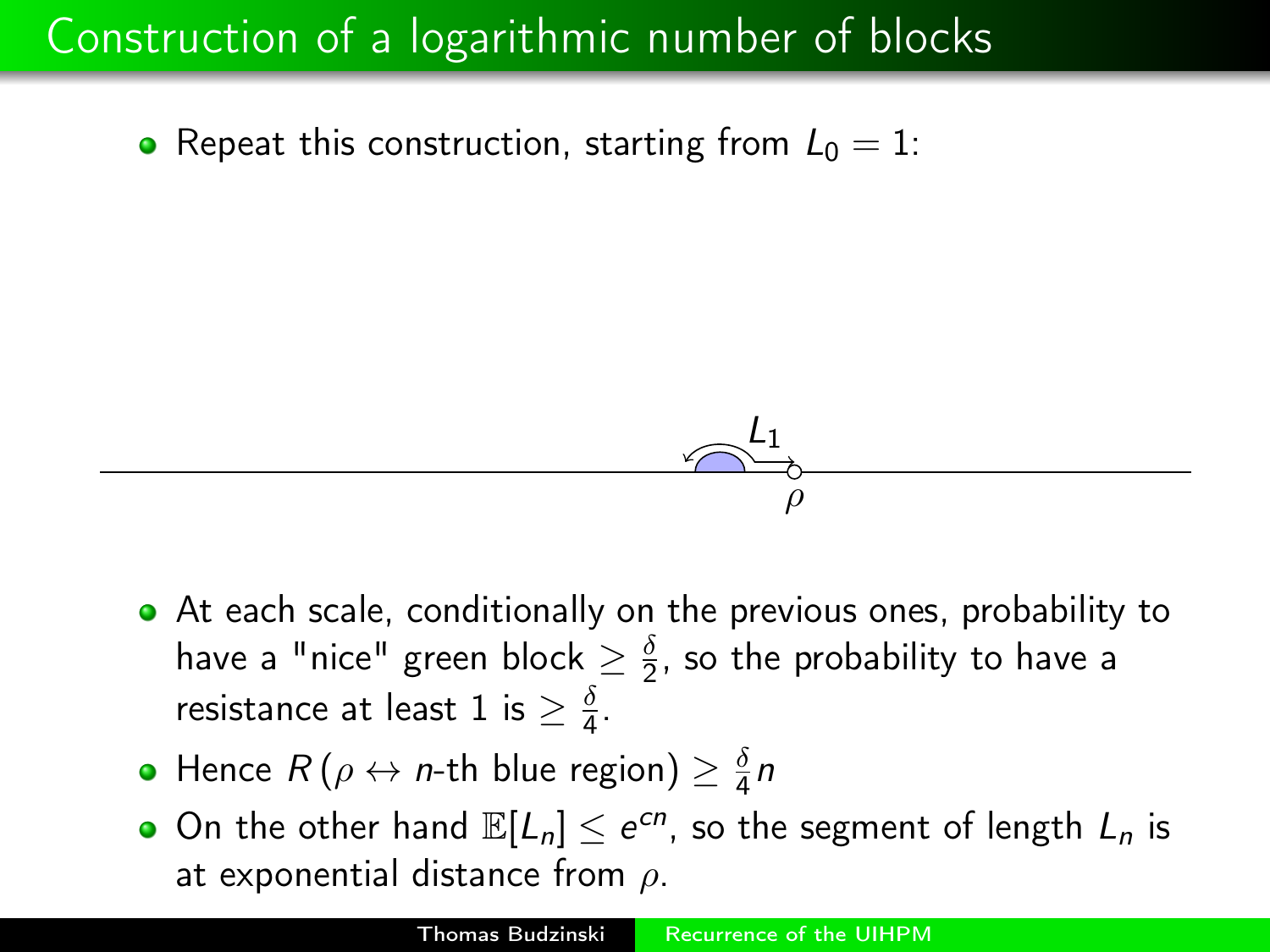

- At each scale, conditionally on the previous ones, probability to have a "nice" green block  $\geq \frac{\delta}{2}$  $\frac{0}{2}$ , so the probability to have a resistance at least 1 is  $\geq \frac{\delta}{4}$  $\frac{0}{4}$ .
- Hence  $R\left(\rho\leftrightarrow n\text{-th blue region}\right)\geq\frac{\delta}{4}$  $rac{\delta}{4}n$
- On the other hand  $\mathbb{E}[L_n] \leq e^{cn}$ , so the segment of length  $L_n$  is at exponential distance from  $\rho$ .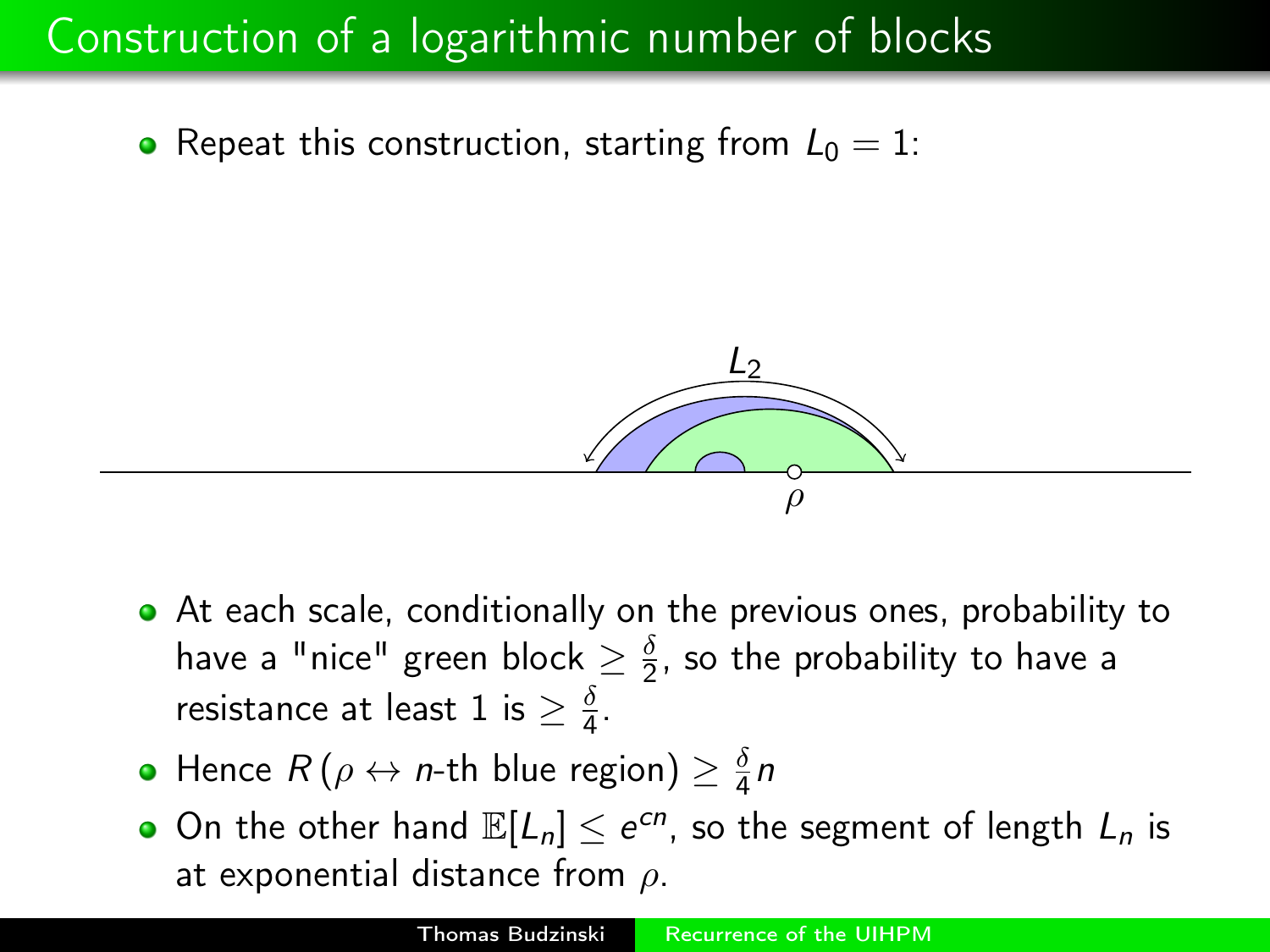

- At each scale, conditionally on the previous ones, probability to have a "nice" green block  $\geq \frac{\delta}{2}$  $\frac{0}{2}$ , so the probability to have a resistance at least 1 is  $\geq \frac{\delta}{4}$  $\frac{0}{4}$ .
- Hence  $R\left(\rho\leftrightarrow n\text{-th blue region}\right)\geq\frac{\delta}{4}$  $rac{\delta}{4}n$
- On the other hand  $\mathbb{E}[L_n] \leq e^{cn}$ , so the segment of length  $L_n$  is at exponential distance from  $\rho$ .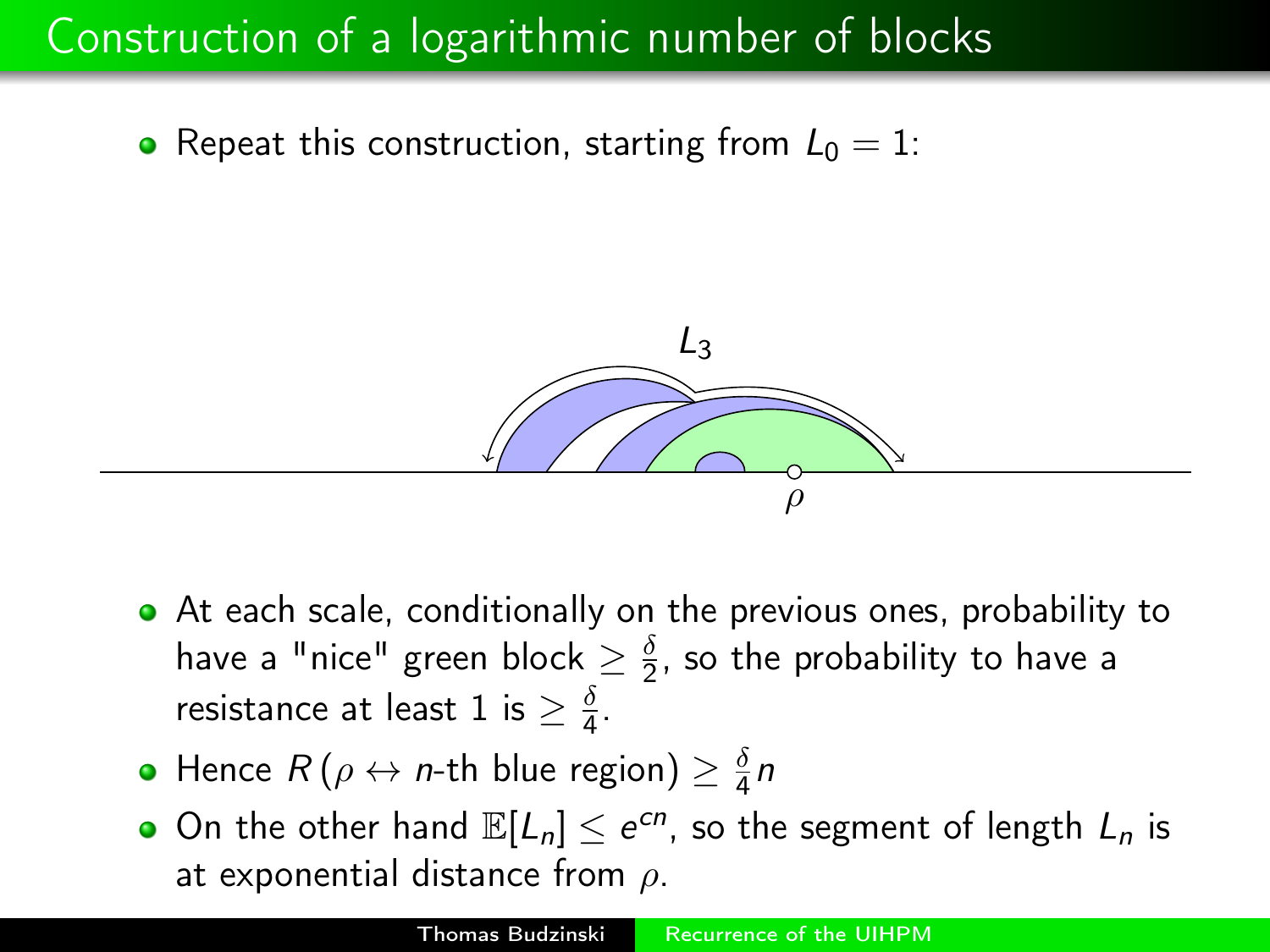

- At each scale, conditionally on the previous ones, probability to have a "nice" green block  $\geq \frac{\delta}{2}$  $\frac{0}{2}$ , so the probability to have a resistance at least 1 is  $\geq \frac{\delta}{4}$  $\frac{0}{4}$ .
- Hence  $R\left(\rho\leftrightarrow n\text{-th blue region}\right)\geq\frac{\delta}{4}$  $rac{\delta}{4}n$
- On the other hand  $\mathbb{E}[L_n] \leq e^{cn}$ , so the segment of length  $L_n$  is at exponential distance from  $\rho$ .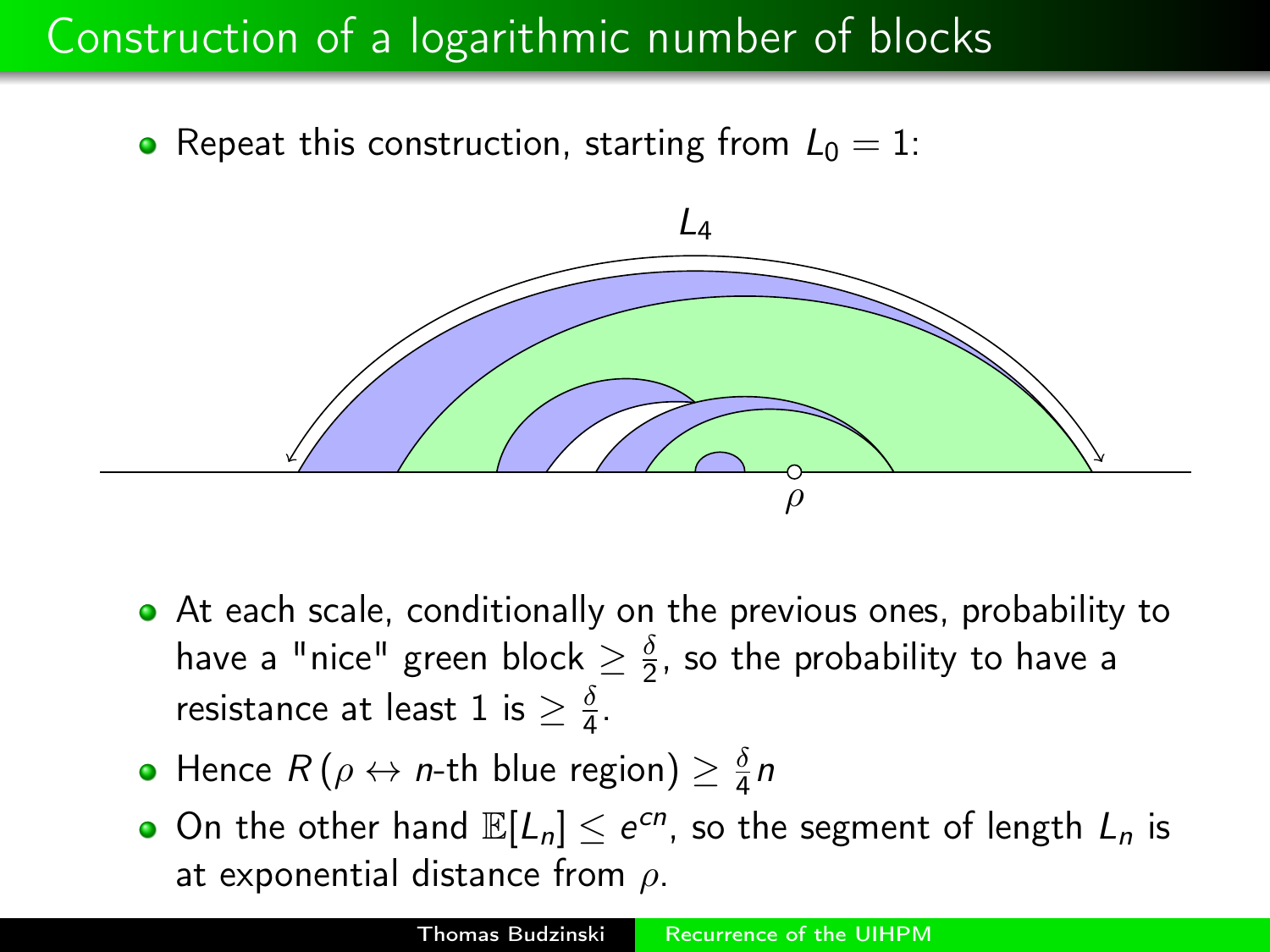- Self-duality is crucial, so no hope to generalize the approach to other classes of maps (e.g. triangulations).
- Full plane topology?
- Matching lower bound? Natural first step: prove that the resistance in a large self-dual block is typically of order 1.
- Self-dual random maps equipped with statistical physics models?